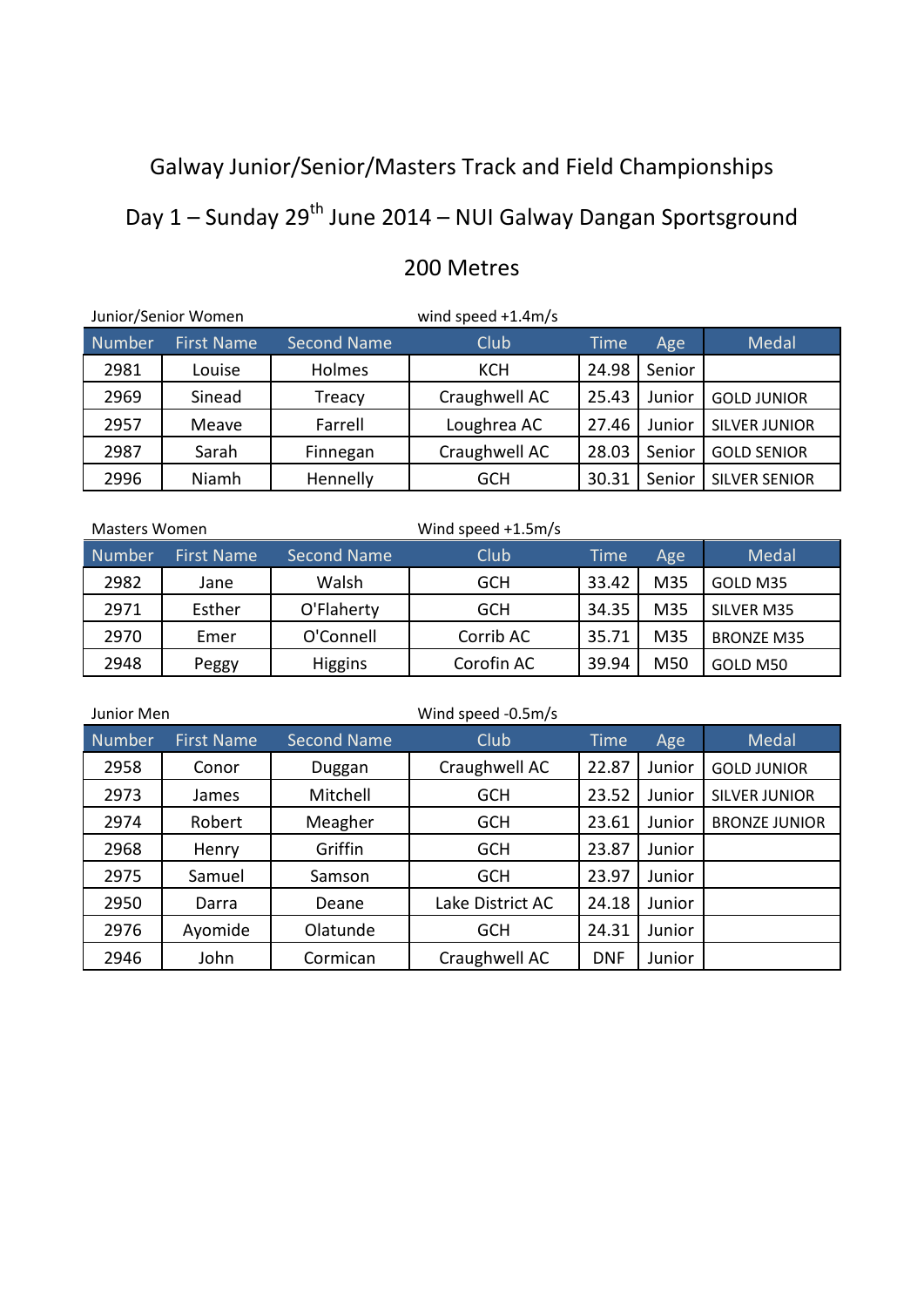| Heat 1 Wind speed +1.2m/s. Heat 2 Wind speed +0.9m/s<br>Senior/Master Men |                   |                    |                             |       |        |                    |  |
|---------------------------------------------------------------------------|-------------------|--------------------|-----------------------------|-------|--------|--------------------|--|
| <b>Number</b>                                                             | <b>First Name</b> | <b>Second Name</b> | Club<br><b>Time</b>         |       | Age    | Medal              |  |
| 2953                                                                      | Ronan             | Coyle              | <b>GCH</b>                  | 24.01 | Senior | <b>GOLD SENIOR</b> |  |
| 2978                                                                      | Tomas             | <b>Mitkus</b>      | 0                           | 25.41 | Senior |                    |  |
| 2963                                                                      | Ronan             | Mc Carthy          | Athenry AC                  | 26.58 | M35    | GOLD M35           |  |
| 2964                                                                      | Alphonsus         | Heneghan           | Loughrea AC                 | 27.31 | M35    | SILVER M35         |  |
| 2966                                                                      | Andrew            | Connaire           | 0                           | 27.61 | Senior |                    |  |
| 2959                                                                      | Colman            | Greene             | <b>Clare River Harriers</b> | 29.55 | M50    | GOLD M50           |  |
| 2983                                                                      | Liam              | Nolan              | South Galway AC             | 29.86 | M35    | <b>BRONZE M35</b>  |  |
| 2961                                                                      | Michael           | Stapleton          | Loughrea AC                 | 29.90 | M50    | SILVER M50         |  |
| 2825                                                                      | Richard           | O'Hanlon           | <b>GCH</b>                  | 32.07 | M50    | <b>BRONZE M50</b>  |  |
| 2994                                                                      | Tommy Joe         | Whyte              | Tuam AC                     | 32.70 | M50    |                    |  |
| 2988                                                                      | Paul              | McDonagh           | Maree AC                    | 34.29 | M50    |                    |  |
| 2967                                                                      | Kevin             | O'Dea              | <b>CRH</b>                  | 35.07 | M35    |                    |  |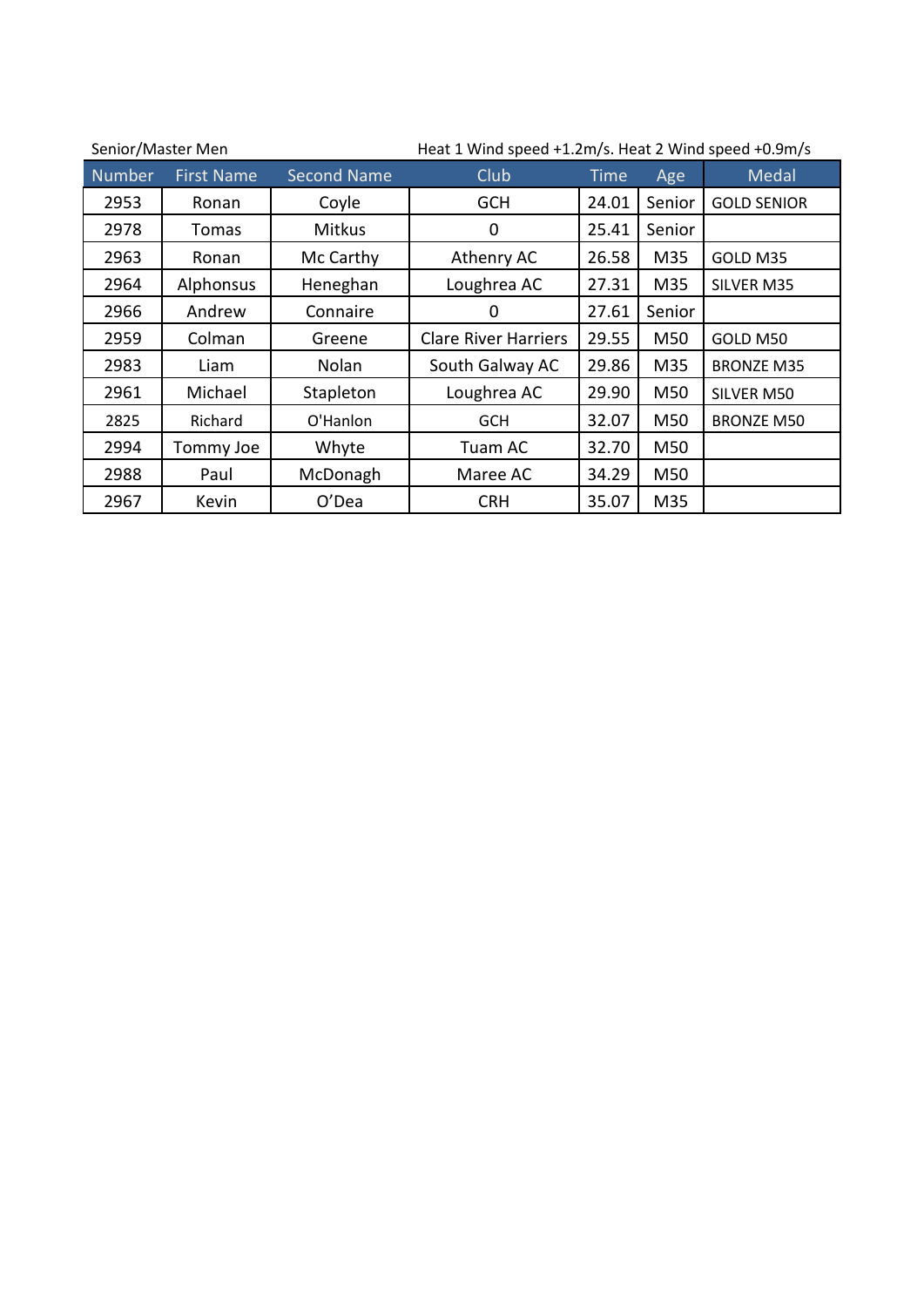### 800 Metres

#### 800m Women

|               |                   | Second         |               |             |        |                      |
|---------------|-------------------|----------------|---------------|-------------|--------|----------------------|
| <b>Number</b> | <b>First Name</b> | <b>Name</b>    | Club          | <b>Time</b> | Age    | Medal                |
| 2972          | Caroline          | Whiriskey      | Loughrea AC   | 2:24.83     | Senior | <b>GOLD SENIOR</b>   |
| 2996          | Niamh             | Hennelly       | <b>GCH</b>    | 2:31.07     | Senior | <b>SILVER SENIOR</b> |
| 2986          | Rachel            | Finnegan       | Craughwell AC | 2:37.30     | Senior | <b>BRONZE SENIOR</b> |
| 2982          | Jane              | Walsh          | <b>GCH</b>    | 2:43.69     | M35    | GOLD M35             |
| 2970          | Emer              | O'Connell      | Corrib AC     | 2:52.64     | M35    | SILVER M35           |
| 2948          | Peggy             | <b>Higgins</b> | Corofin AC    | 3:24.15     | M50    | GOLD M50             |

#### 800m Junior Senior Men

|               |                                  | Second      |                     |         |        |                      |
|---------------|----------------------------------|-------------|---------------------|---------|--------|----------------------|
| <b>Number</b> | <b>First Name</b><br><b>Name</b> |             | Club<br><b>Time</b> |         | Age    | Medal                |
| 2949          | Peadar                           | Harvey      | Craughwell AC       | 2:00.27 | Senior | <b>GOLD SENIOR</b>   |
| 2962          | Peter                            | O'Sullivan  | Loughrea AC         | 2:00.90 | senior | <b>SILVER SENIOR</b> |
| 2947          | Damian                           | O'Boyle     | Craughwell AC       | 2:00.94 | Junior | <b>GOLD JUNIOR</b>   |
| 2960          | kevin                            | McGlone     | Sligo AC            | 2:04.72 | Senior |                      |
| 2952          | Karl                             | Fitzmaurice | Crusaders AC        | 2:04.84 | Senior |                      |
| 2946          | John                             | Cormican    | Craughwell AC       | 2:06.17 | Junior | <b>SILVER JUNIOR</b> |
| 2979          | Richard                          | Farnan      | <b>GCH</b>          | 2:07.52 | Senior | <b>BRONZE SENIOR</b> |
| 2956          | David                            | Brown       | Loughrea AC         | 2:11.79 | Junior | <b>BRONZE JUNIOR</b> |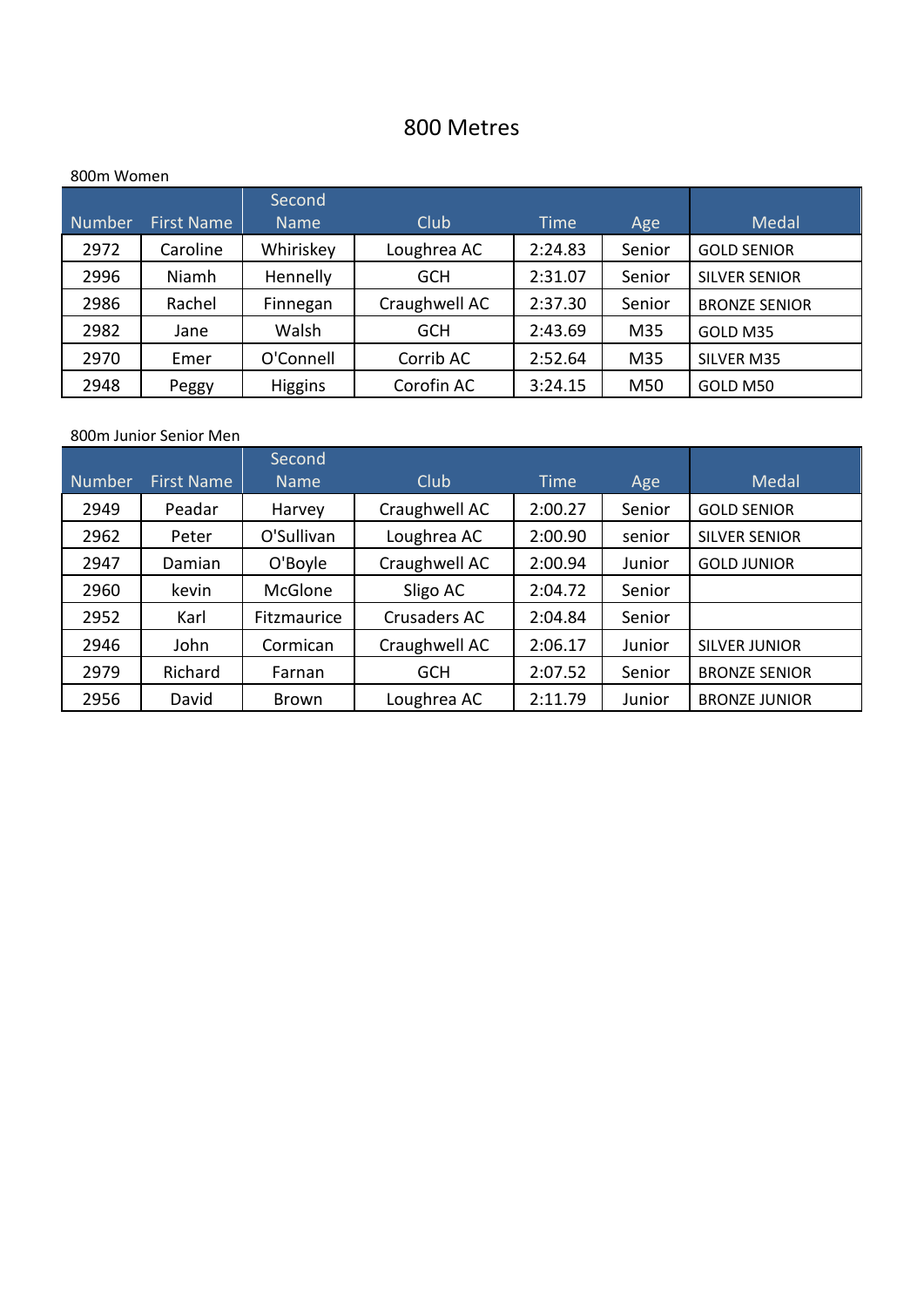#### 800m Masters Men

|               |                   | Second       |                 |         |        |                   |
|---------------|-------------------|--------------|-----------------|---------|--------|-------------------|
| <b>Number</b> | <b>First Name</b> | <b>Name</b>  | <b>Club</b>     | Time    | Age    | <b>Medal</b>      |
| 2944          | Sean              | McDermott    | Castlegar AC    | 2:18.04 | M35    | GOLD M35          |
| 2964          | Alphonsus         | Heneghan     | Loughrea AC     | 2:30.75 | M35    | SILVER M35        |
| 2967          | Kevin             | O'Dea        | <b>CRH</b>      | 2:31.70 | M35    | <b>BRONZE M35</b> |
|               |                   |              | Clare River     |         |        |                   |
| 2959          | Colman            | Greene       | <b>Harriers</b> | 2:34.86 | M50    | <b>GOLD</b>       |
| 2966          | Andrew            | Connaire     | 0               | 2:35.46 | Senior |                   |
| 2983          | Liam              | <b>Nolan</b> | South Galway AC | 2:35.99 | M35    |                   |
| 2989          | Vincent           | Jordan       | <b>GCH</b>      | 2:37.65 | M35    |                   |
|               | Tommy             |              |                 |         |        |                   |
| 2994          | Joe               | Whyte        | Tuam AC         | 2:41.38 | M50    | SILVER M50        |
| 2823          | Martin            | Mc Evelly    | <b>GCH</b>      | 2:42.16 | M50    | <b>BRONZE M50</b> |
| 2988          | Paul              | McDonagh     | Maree AC        | 2:52.88 | M50    |                   |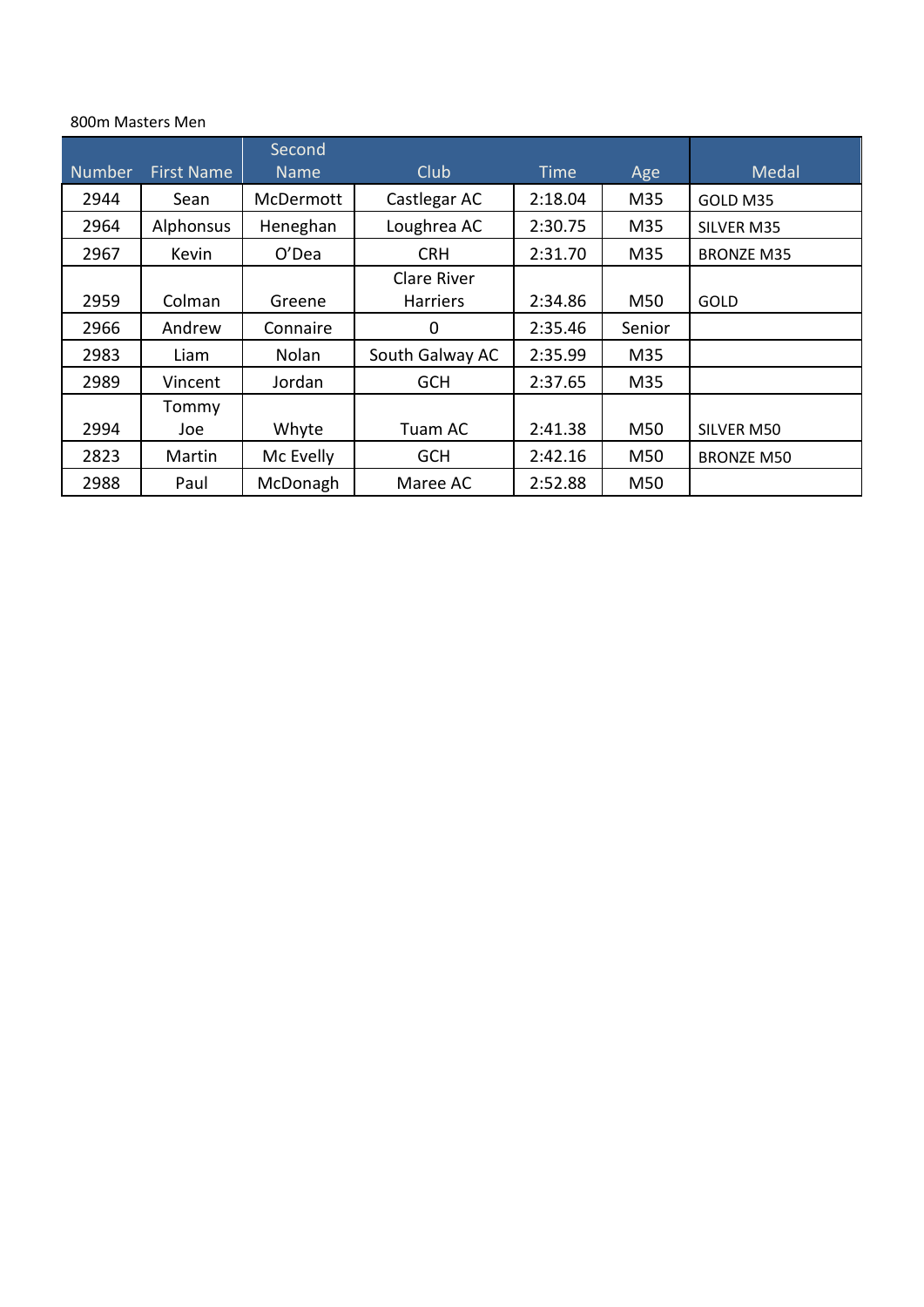### 3000 Metres

|               | <b>First</b> | Second         |             |             |        |                      |
|---------------|--------------|----------------|-------------|-------------|--------|----------------------|
| <b>Number</b> | <b>Name</b>  | <b>Name</b>    | Club        | <b>Time</b> | Age    | <b>Medal</b>         |
| 2972          | Caroline     | Whiriskey      | Loughrea AC | 11:0547     | Senior | <b>GOLD SENIOR</b>   |
| 2971          | Esther       | O'Flaherty     | <b>GCH</b>  | 11:20.39    | M35    | GOLD M35             |
| 2996          | Niamh        | Hennelly       | <b>GCH</b>  | 11:50.71    | Senior | <b>SILVER SENIOR</b> |
| 2982          | Jane         | Walsh          | <b>GCH</b>  | 12.09.88    | M35    | SILVER M35           |
| 2970          | Emer         | O'Connell      | Corrib AC   | 12:10.67    | M35    | <b>BRONZE M35</b>    |
| 2992          | Sabina       | O'Regan        | Loughrea AC | 13:39.07    | Senior | <b>BRONZE SENIOR</b> |
| 2948          | Peggy        | <b>Higgins</b> | Corofin AC  | 15:03.72    | M50    | GOLD M50             |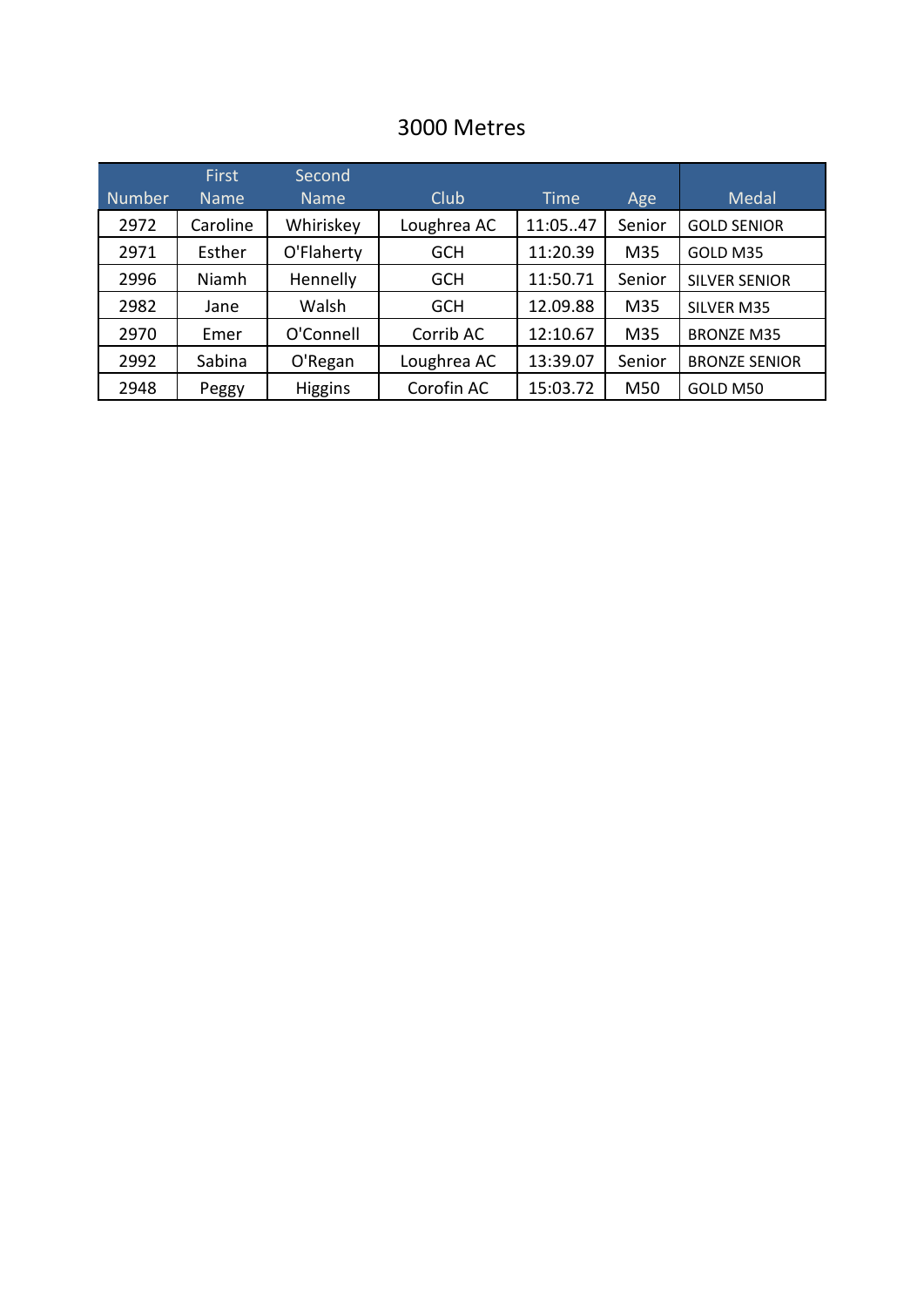### 5000 Metres

|               | <b>First</b>     |                    |                     |             |        |                      |
|---------------|------------------|--------------------|---------------------|-------------|--------|----------------------|
| <b>Number</b> | <b>Name</b>      | <b>Second Name</b> | Club                | <b>Time</b> | Age    | Medal                |
| 2962          | Peter            | O'Sullivan         | Loughrea AC         | 16:15.81    | senior | <b>GOLD SENIOR</b>   |
| 2995          | Oliver           | <b>Mullins</b>     | Craughwell AC       | 16:46.24    | M35    | GOLD M35             |
| 2827          | Gerry            | Carty              | <b>GCH</b>          | 16:54.04    | M35    | SILVER M35           |
| 2991          | Seamus           | Laddy              | <b>GCH</b>          | 17:17.68    | M35    | <b>BRONZE M35</b>    |
| 2990          | Michael          | Kerrin             | Maree AC            | 18:10.39    | Senior | <b>SILVER SENIOR</b> |
|               | Tommy            |                    |                     |             |        |                      |
| 2994          | Joe              | Whyte              | 18:19.38<br>Tuam AC |             | M50    | GOLD M50             |
| 2824          | Martin           | Kearney            | <b>GCH</b>          | 18:38.64    | M50    | SILVER M50           |
| 2989          | Vincent          | Jordan             | <b>GCH</b>          | 19:08.56    | M35    |                      |
| 2988          | Paul             | McDonagh           | Maree AC            | 19:17.73    | M50    | <b>BRONZE M50</b>    |
| 2823          | Martin           | Mc Evelly          | <b>GCH</b>          | 19:25.62    | M50    |                      |
| 2993          | Joseph           | Clancy             | Loughrea AC         | 19:28.11    | M35    |                      |
| 2998          | <b>Thomas</b>    | Porter             | Craughwell AC       | 20:36.35    | M50    |                      |
| 2964          | <b>Alphonsus</b> | Heneghan           | Loughrea AC         | 22:42.74    | M35    |                      |
| 2966          | Andrew           | Connaire           | 0                   | 24:18.33    | Senior |                      |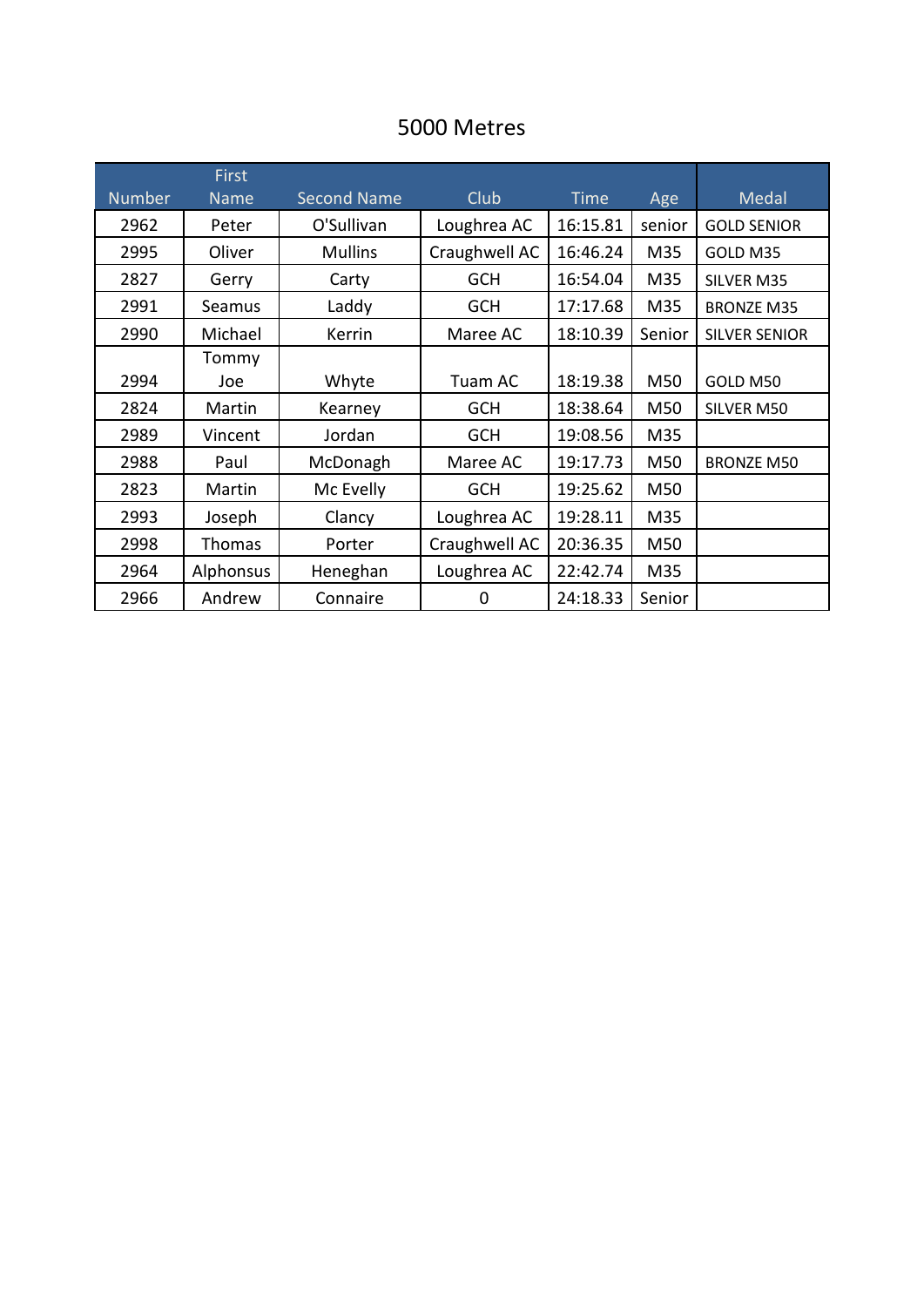## 4 x 100m

| Lane       | Time  |
|------------|-------|
| Craughwell | 47.69 |
| Loughrea A | 53.87 |
| Loughrea B | 63.19 |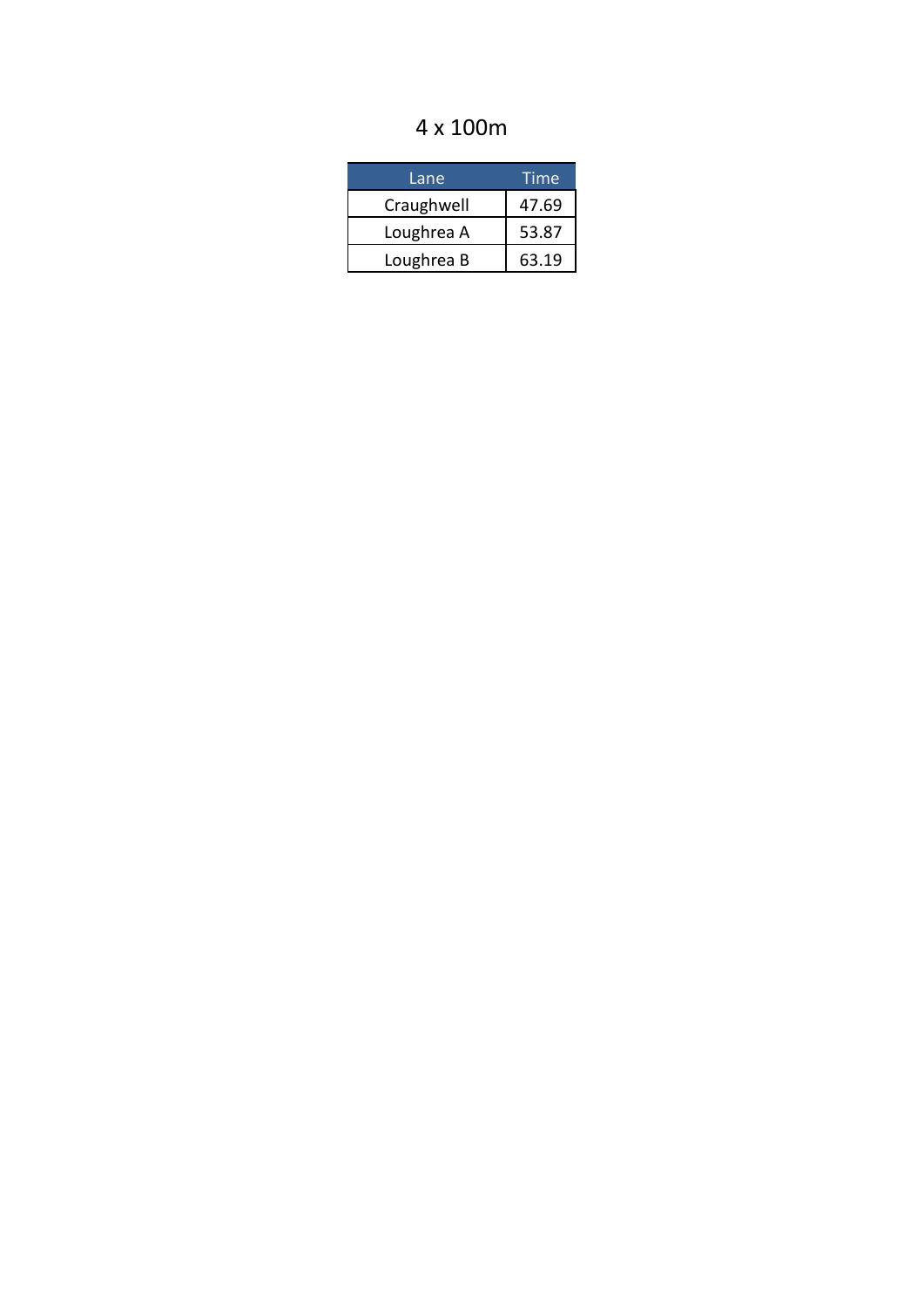| <b>Shot Putt</b> |  |
|------------------|--|
|------------------|--|

|        | <b>First</b>   | Second            |             |        | <b>Throw</b> | <b>Throw</b>             | Throw          | <b>Throw</b> | <b>Throw</b>             | Throw    |             |                      |
|--------|----------------|-------------------|-------------|--------|--------------|--------------------------|----------------|--------------|--------------------------|----------|-------------|----------------------|
| Number | <b>Name</b>    | <b>Name</b>       | Club        | Age    |              | $\mathbf{2}$             | 3 <sup>1</sup> | 4            | 5.                       | 6        | <b>Best</b> | Medal                |
|        |                |                   | Finn Valley |        |              |                          |                |              |                          |          |             |                      |
| 2945   | John           | Kelly             | AC          | Junior | 15.77        | 15.79                    | X              | 15.76        | 16.21                    | 16.62    | 16.62       |                      |
| 2980   | Sean           | <b>Breathnach</b> | <b>GCH</b>  | Senior | 15.49        | 15.32                    | 15.52          | 15.52        | 15.82                    | X.       | 15.82       | <b>GOLD SENIOR</b>   |
| 2977   | Linas          | Mitkus            | <b>GCH</b>  | M35    | 12.47        | 12.69                    | 13.42          | x            | 13.39                    | X        | 13.42       | GOLD M35             |
| 2951   | Eanna          | O'Cathain         | <b>GCH</b>  | Senior | 9.79         | 11.30                    | 11.00          | 11.10        | 1181                     | 11.76    | 11.81       | <b>SILVER SENIOR</b> |
| 2985   | <b>Cliff</b>   | Jennings          | <b>GCH</b>  | M50    | 10.23        | 10.36                    | 10.25          | 10.55        | 11.11                    | 10.98    | 11.11       | GOLD M50             |
|        |                |                   |             |        |              |                          |                |              |                          |          |             | <b>BRONZE</b>        |
| 2943   | <b>Brendan</b> | Staunton          | <b>GCH</b>  | Senior | 10.11        | X                        | 9.75           | 9.93         | x                        | 10.33    | 10.33       | <b>SENIOR</b>        |
| 2825   | Richard        | O'Hanlon          | <b>GCH</b>  | M50    | $\sim$       | $\overline{\phantom{a}}$ | 9.28           | X            | x                        | 9.83     | 9.83        | SILVER M50           |
| 2954   | Mike           | Conerney          | <b>GCH</b>  | Senior | 8.65         | 9.00                     | 9.22           | X            | 9.25                     | <b>X</b> | 9.25        |                      |
| 2965   | Mark           | Whiriskey         | $\mathbf 0$ | Senior | 6.49         | 6.26                     | X              | 6.27         | 5.91                     | 6.00     | 6.49        |                      |
| 2967   | Kevin          | O'Dea             | <b>CRH</b>  | M35    | X            | 5.33                     | 5.57           | 5.65         | $\overline{\phantom{a}}$ |          | 5.65        | SILVER M35           |

|        | First       | Second         |             |     | Throw                    | Throw                    | Throw                    | Throw                    | Throw                    | Throw |       |              |
|--------|-------------|----------------|-------------|-----|--------------------------|--------------------------|--------------------------|--------------------------|--------------------------|-------|-------|--------------|
| Number | <b>Name</b> | Name           | <b>Club</b> | Age |                          |                          |                          |                          |                          |       | Best  | <b>Medal</b> |
| 2942   | Mary        | <b>Barrett</b> | Loughrea    | M50 | 9.14                     | 9.40                     | 9.05                     | 9.58                     | 9.75                     | 10.08 | 10.08 | GOLD M50     |
| 2948   | Peggy       | <b>Higgins</b> | Corofin AC  | M50 | $\overline{\phantom{0}}$ | $\overline{\phantom{0}}$ | $\overline{\phantom{0}}$ | $\overline{\phantom{0}}$ | $\overline{\phantom{0}}$ | 6.12  | 6.12  | SILVER M50   |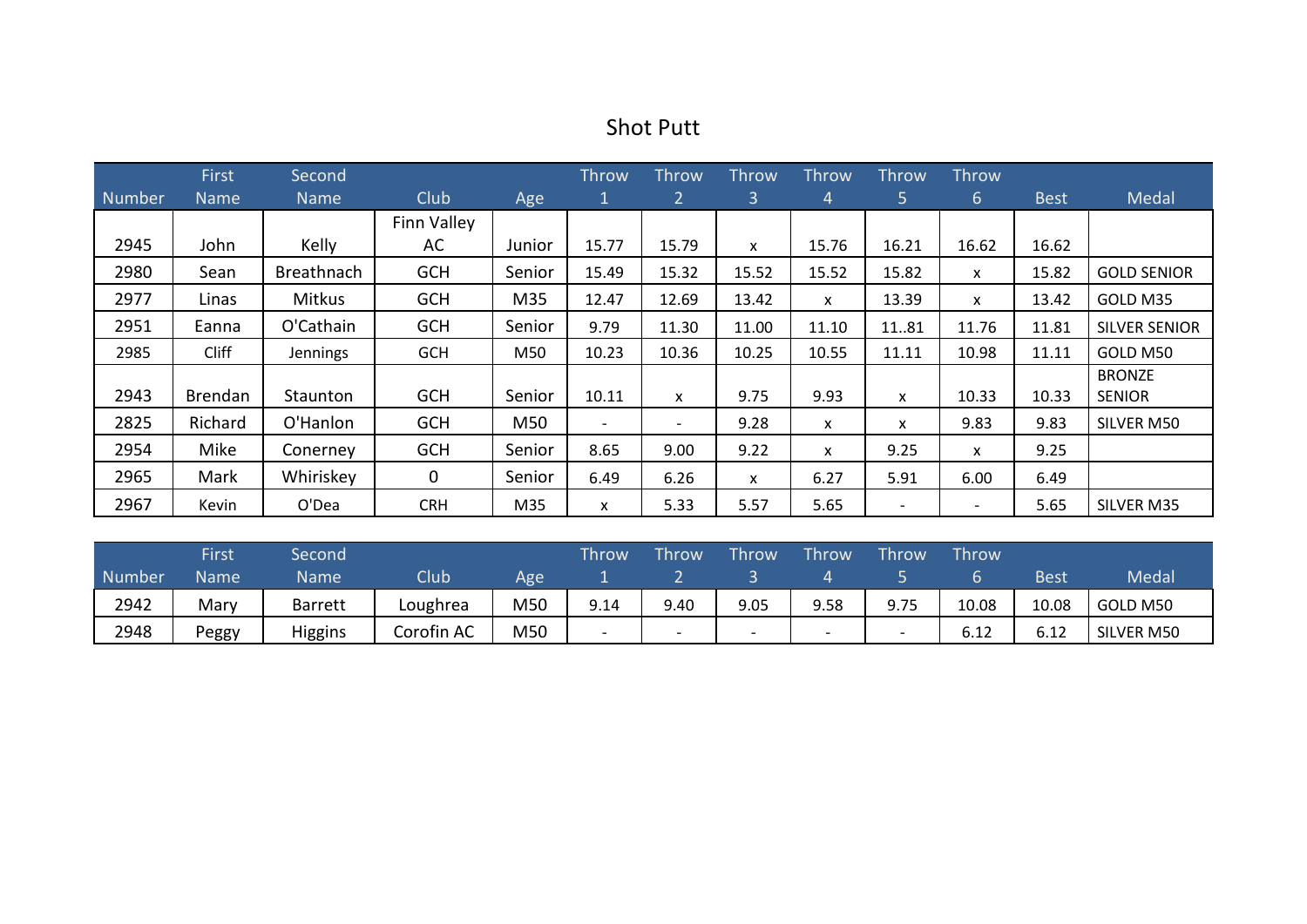# Discus

|               | <b>First</b>   | Second          |            |        | <b>Throw</b> | Throw | <b>Throw</b> | <b>Throw</b> | <b>Throw</b> | Throw |             |                      |
|---------------|----------------|-----------------|------------|--------|--------------|-------|--------------|--------------|--------------|-------|-------------|----------------------|
| <b>Number</b> | <b>Name</b>    | <b>Name</b>     | Club       | Age    |              |       | 3            | 4            | 5            | 6     | <b>Best</b> | Medal                |
| 2980          | Sean           | Breathnach      | <b>GCH</b> | Senior | 44.41        | 44.41 | 45.89        | 47.85        | 45.48        | X     | 47.85       | <b>GOLD SENIOR</b>   |
| 2977          | Linas          | Mitkus          | <b>GCH</b> | M35    | 42.19        | 40.88 | 40.03        | X            | x            | 40.94 | 42.19       | GOLD M35             |
| 2954          | Mike           | Conerney        | <b>GCH</b> | Senior | 36.28        | 36.96 | 37.11        | 37.43        | 37.15        | X     | 37.43       | <b>SILVER SENIOR</b> |
|               |                |                 |            |        |              |       |              |              |              |       |             | <b>BRONZE</b>        |
| 2943          | <b>Brendan</b> | Staunton        | <b>GCH</b> | Senior | x            | 32.84 | 31.20        | 34.51        | 32.62        | x     | 34.51       | <b>SENIOR</b>        |
| 2951          | Eanna          | O'Cathain       | <b>GCH</b> | Senior | 32.52        | 29.77 | 33.60        | 31.97        | 32.38        | 33.13 | 33.60       |                      |
| 2985          | Cliff          | <b>Jennings</b> | <b>GCH</b> | M50    | 31.24        | X     | x            | 30.94        | 31.11        | X     | 31.24       | GOLD M50             |
| 2825          | Richard        | O'Hanlon        | <b>GCH</b> | M50    | 24.28        | 26.13 | 27.18        | 29.53        | X            | 29.70 | 29.50       | SILVER M50           |

|        | First       | Second         |          |     | Throw | <b>Throw</b> | <b>Throw</b> | Throw | Throw | <b>Throw</b>             |       |            |
|--------|-------------|----------------|----------|-----|-------|--------------|--------------|-------|-------|--------------------------|-------|------------|
| Number | <b>Name</b> | <b>Name</b>    | Club     | Age |       |              |              |       |       |                          | Best  | Medal      |
| 2942   | Mary        | <b>Barrett</b> | Loughrea | M50 | 20.96 | 22.40        | 22.69        | 23.76 | 24.55 | $\overline{\phantom{a}}$ | 24.55 | GOLD M50   |
|        |             |                | Corofin  |     |       |              |              |       |       |                          |       |            |
| 2948   | Peggy       | <b>Higgins</b> | AC       | M50 |       | 13.18        | 14.62        | 13.65 | 13.97 | $\overline{\phantom{0}}$ | 14.62 | SILVER M50 |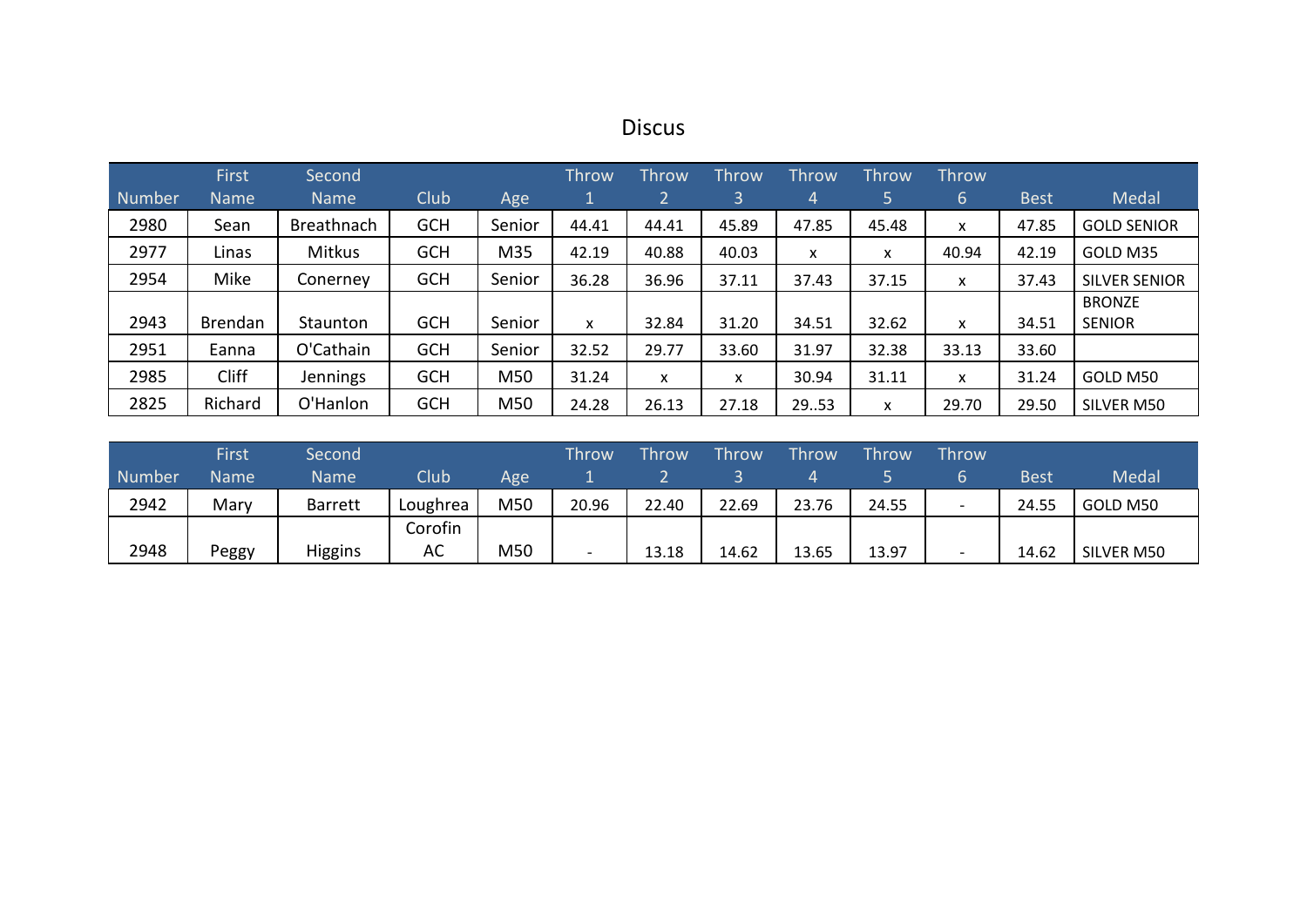| <b>Number</b> | <b>First</b><br><b>Name</b> | Second<br><b>Name</b> | Club       | Age    | <b>Throw</b><br>1 | Throw<br>$\overline{2}$ | <b>Throw</b><br>3         | <b>Throw</b><br>4 | <b>Best</b> | Medal                |
|---------------|-----------------------------|-----------------------|------------|--------|-------------------|-------------------------|---------------------------|-------------------|-------------|----------------------|
| 2980          | Sean                        | <b>Breathnach</b>     | <b>GCH</b> | Senior | 7.94              | x                       | X                         | X                 | 7.94        | <b>GOLD SENIOR</b>   |
| 2951          | Eanna                       | O'Cathain             | <b>GCH</b> | Senior | 6.39              | 6.75                    | $\boldsymbol{\mathsf{x}}$ | x                 | 6.75        | <b>SILVER SENIOR</b> |
| 2977          | Linas                       | Mitkus                | <b>GCH</b> | M35    | 6.25              | x                       | 6.06                      | X                 | 6.25        | GOLD M35             |
| 2978          | Tomas                       | <b>Mitkus</b>         | 0          | Senior | 5.33              | 5.32                    | 5.65                      | 5.81              | 5.81        |                      |
|               |                             |                       |            |        |                   |                         |                           |                   |             | <b>BRONZE</b>        |
| 2954          | Mike                        | Conerney              | <b>GCH</b> | Senior | 5.55              | 5.46                    | X                         | 5.26              | 5.55        | <b>SENIOR</b>        |
| 2943          | <b>Brendan</b>              | Staunton              | <b>GCH</b> | Senior | 4.88              | 4.64                    | 5.37                      | 5.40              | 5.40        |                      |